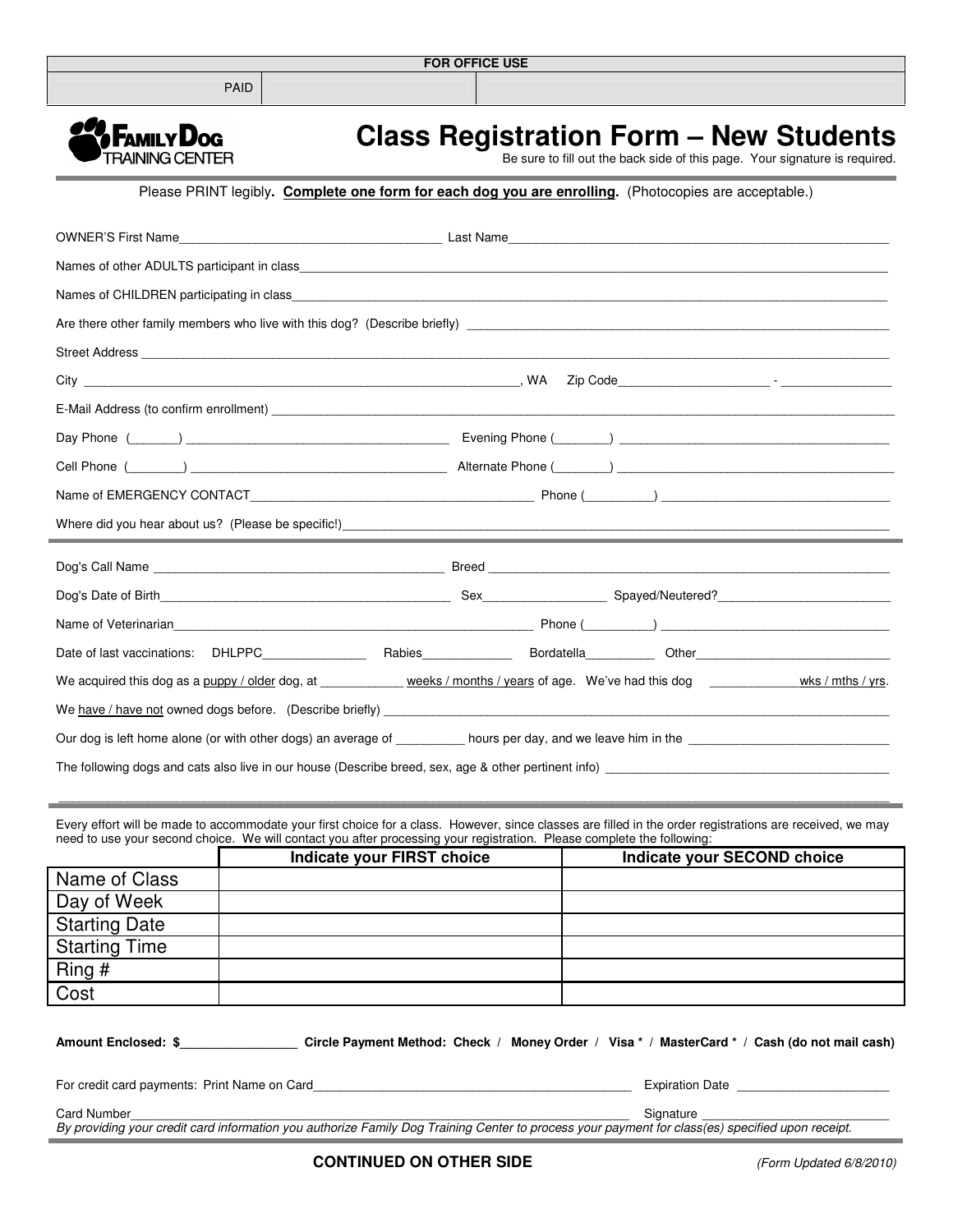

.

| Please complete the following. Use check marks or circles, as appropriate:                                                                                                                                                     |
|--------------------------------------------------------------------------------------------------------------------------------------------------------------------------------------------------------------------------------|
|                                                                                                                                                                                                                                |
| We need help with the following behavior problems: Destructiveness When Left Alone Crate Training Mouthing Nipping                                                                                                             |
| __Chewing ___Barking ___Digging ___Jumping Up ____Stealing Things ___Housebreaking ___Chasing ___Running out of doors                                                                                                          |
| Aggressive behavior toward other DOGS (Please describe) [1994] [2010] Aggressive behavior toward other DOGS (Please describe) [1994] [2010] [2010] [2010] [2010] [2010] [2010] [2010] [2010] [2010] [2010] [2010] [2010] [2010 |
|                                                                                                                                                                                                                                |
| Other (Please describe) expansion of the contract of the contract of the contract of the contract of the contract of the contract of the contract of the contract of the contract of the contract of the contract of the contr |
|                                                                                                                                                                                                                                |
| What is the most important thing you want to get out of this class?                                                                                                                                                            |
| What other activities would you like to participate in with this dog (either now or in the future)? Dog Shows Chedience Trials Agility                                                                                         |
| Therapy ___Search & Rescue ___Service Dog ___Flyball ___Tricks & Games ___Hiking/Backpacking ___Boating ___Water Rescue                                                                                                        |
|                                                                                                                                                                                                                                |

## **PLEASE READ & SIGN THE FOLLOWING REGISTRATION AGREEMENT:**

I agree to keep my dog on leash at all times and to keep my dog at least six feet away from the other dogs in class. I will attempt to keep my dog quiet and under control at all times by following the instructor's recommendations. (Most dogs vocalize in the beginning – that's okay. We just ask that you apply the techniques we teach you so that the classroom may be conducive to learning.) I agree to be responsible for all children and family members attending class. (Children under 16 are welcome, but must be accompanied by an adult. Young children must be supervised, quiet and under control.)

I agree to vaccinate my dog as required: Puppies under 12 weeks of age must have received at least two Puppy Shots prior to attending their first class. Puppies from 12 to 18 weeks of age must also receive an additional Puppy Shot. Puppies must receive their first Rabies shot between 4 and 6 months. Dogs over 1 year of age must receive annual boosters for DHLPPC and Rabies boosters every 1 to 3 years depending upon the age of the animal and the vaccine used. Also recommended, but not required for class participation: Bordatella (kennel cough) every 6 months.

Please make checks payable to Family Dog Training Center. We will confirm your enrollment by telephone, mail or email. If you don't hear from us within 7 days, please contact us as your registration may have been delayed in the mail. If there isn't time for you to mail your paperwork, please let us know so we can reserve a space for you. Call us at **(253) 854-WOOF**. You can fax your form to **(253) 850-DOGS**. Our website address is www.familydogonline.com. Our email address is Info@FamilyDogOnline.com

I understand that refunds will be subject to a \$30.00 administrative processing fee and will ONLY be given when a written request for refund is received (by email or fax) no later than 24 hours of the first class meeting. No refunds will be given when requests are received more than 24 hours after the first class meeting. Approved refunds will be issued within 10 business days from the date of their request. Returned or NSF checks are subject to a \$30 bank processing fee. Declined credit cards that result in late payment due to delayed processing are subject to a \$30 late payment fee. In the event of a medical or veterinary emergency that forces my withdrawal from the class in the middle of the session, I may transfer to another class session, with the approval of the Training Director. Doctor's note is required. This offer is limited to one transfer per registration and must be exercised within 90 days of the original class start date. Once a registration is authorized for a transfer it is not be eligible for a refund. Classes cancelled by FDTC will be refunded in full when a suitable alternate cannot be found.

I agree to abide by the decision of the class instructor with regard to dogs that may need private instruction to control aggressive and/or extremely dominant behavior. Dogs that are disruptive or pose a threat to other dogs and/or humans in class will be referred to a private trainer and a pro-rated portion of the unused class fees will be refunded.

I agree to indemnify and hold harmless Kathy Lang Dog Training Services, Inc., The Family Dog Training Center, and its owners, board of directors, officers, agents, employees, instructors, and staff members, from any and all claims, demands, actions, causes of action or liability of any kind whatsoever, for death, personal injury or property damage in any way proximately caused by myself, my family members, my friends and/or any animal belonging to, or brought onto the premises by myself or any member of my family or my assigns. I further agree, on behalf of myself, my family and my assigns, to assume complete and sole responsibility for any and all actions of any animal belonging to, or brought onto the premises by myself, any member of my family or my agents or assigns.

**Owner's Signature Date 2008** 

**Mail/fax this form (with both sides filled out) to:** (Form Updated 6/8/2010) **Family Dog Training Center, 1515 Central Avenue South, Kent WA 98032-7419 Or fax to us at (253) 850-DOGS.**